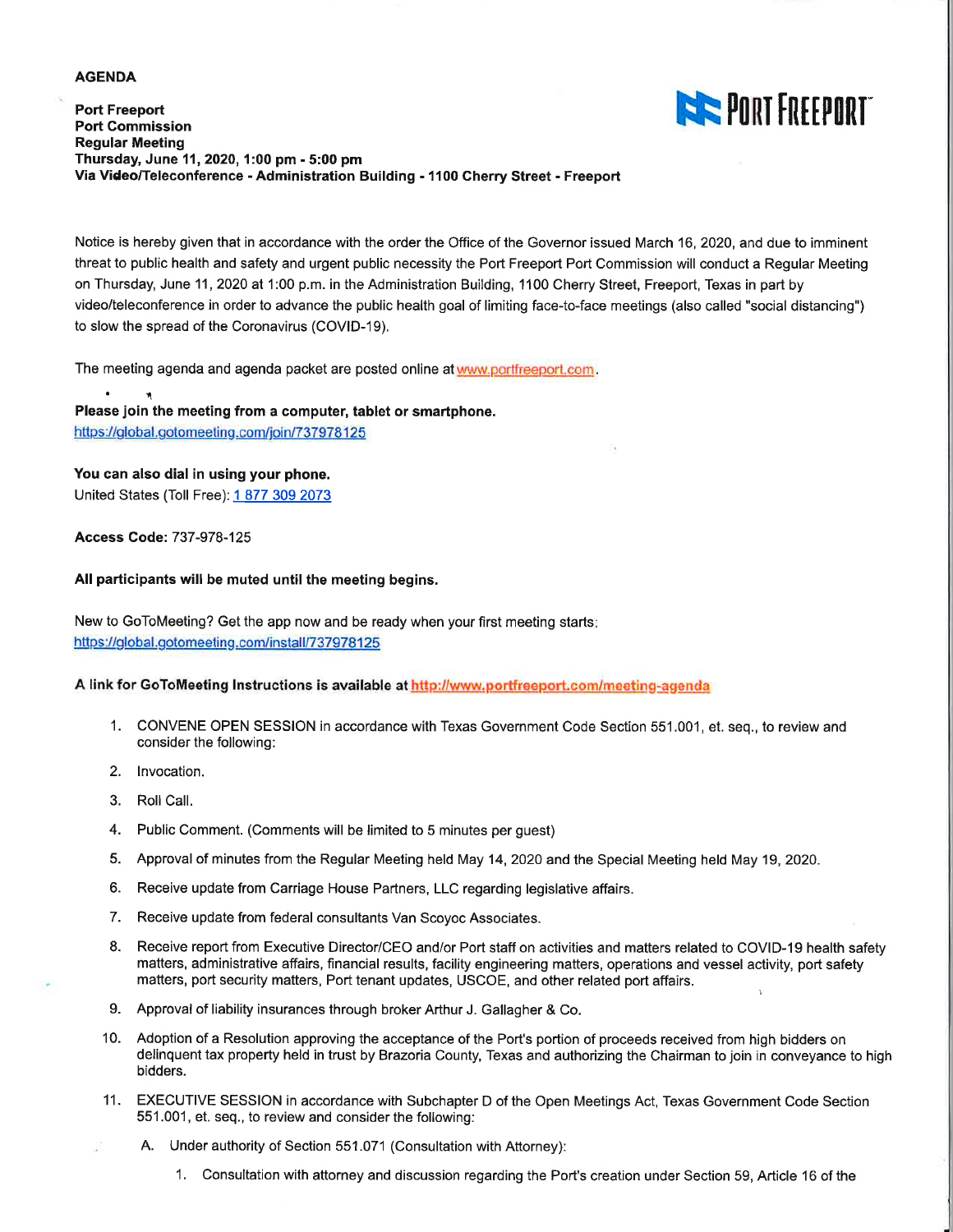Texas Constitution.

- B. Under authority of Section 551.072 (Deliberation of Real Property Matters) for discussion regarding:
	- $1.$ Discussion regarding the potential exchange, lease, or value of real property located in Freeport, Texas, including but not limited to the area known as the East End of Freeport and bordered by or adjacent to the following streets: FM 1495; East 2nd Street; Terminal Street and East 8th Street in Freeport, Texas.
	- $2.$ The potential purchase, exchange, lease or value of real property located at Port Freeport, including but not limited to the real property located at and contiguous to Berths 1, 2, 5 and 7.
	- The potential exchange, lease, or value of real property located at Port Freeport, including but not limited to  $\mathcal{R}$ Parcel 14
- C. Under authority of Section 551.074 (Deliberation of Personnel Matters) for discussion regarding:
	- 1. Deliberation regarding the appointment, employment, evaluation, reassignment, duties of a public officer or employee, including but not limited to: Executive Director/CEO.
- 12. RECONVENE OPEN SESSION to review and consider the following:
- $13.$ Approval of a First Amendment to Reimbursement Agreement between Port Freeport and Trammel Crow.
- $14.$ Approval of Supplement #2 to Industry Track Agreement between Port Freeport and Union Pacific Railroad Company.
- $15.$ Approval of a Joint Use Agreement between Port Freeport, Union Pacific Railroad Company and CEMEX, Inc.
- Approval of an Indemnity and Release Agreement between Port Freeport and CEMEX, Inc.  $16.$
- $17.$ Adjourn.

The Port Commission does not anticipate going into a closed session under Chapter 551 of the Texas Government Code at this meeting for any other items on the agenda, however, if necessary, the Port Commission may go into a closed session as permitted by law regarding any item on the agenda.

With this posted notice, Port Commissioners have been provided certain background information on the above listed agenda items. Copies of this information can be obtained by the public at the Port Administrative offices at 1100 Cherry Street, Freeport, TX.

Phyllis Saathoff, Executive Director/CEO **PORT FREEPORT** 

In compliance with the Americans with Disabilities Act, the District will provide for reasonable accommodations for persons attending its functions. Requests should be received at least 24 hours in advance.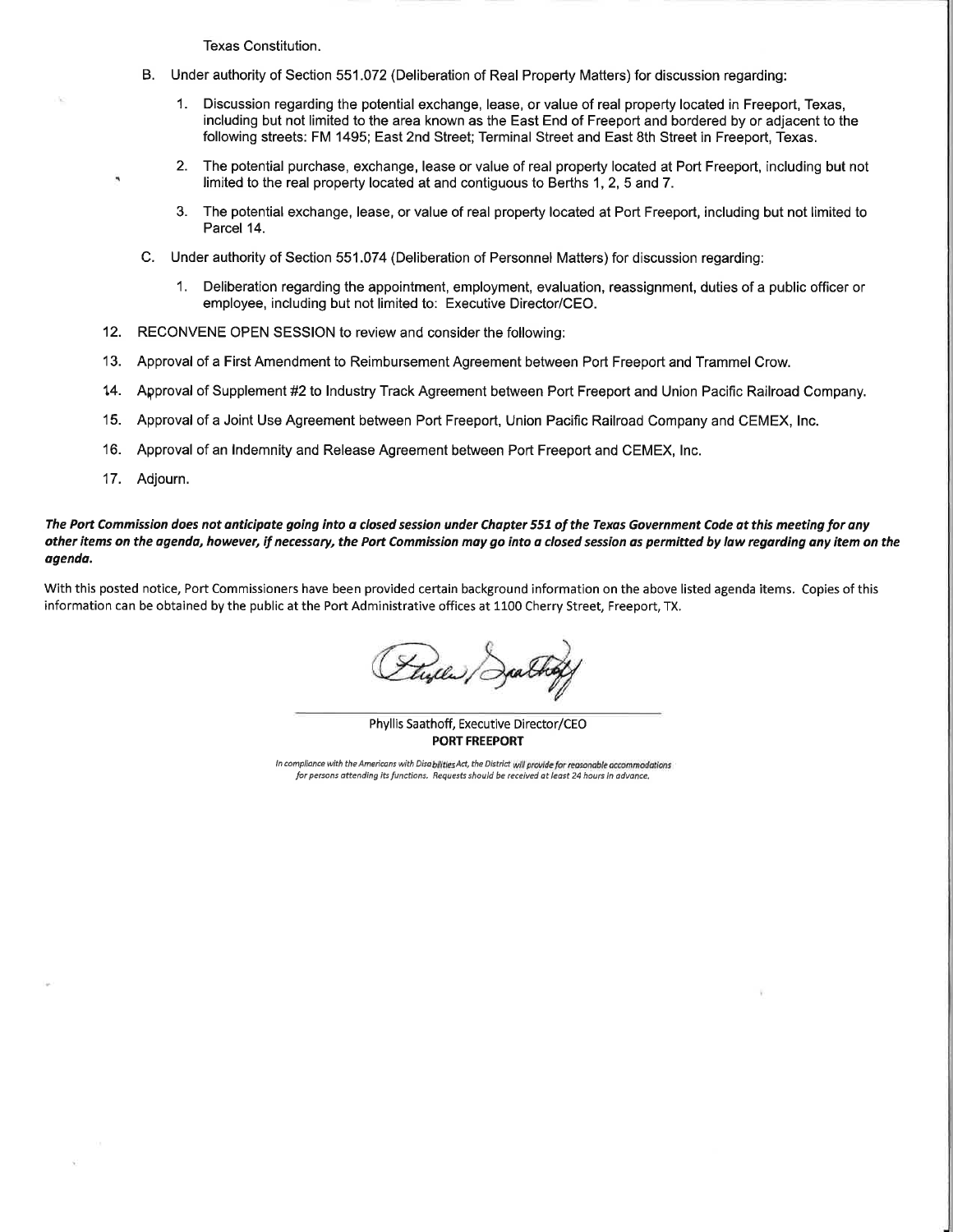# Minutes of Meeting May 14, 2020 Via Video/Teleconference

Notice is hereby given that in accordance with the order the Office of the Governor issued March 16, 2020, and due to imminent threat to public health and safety and urgent public necessity the Port Freeport Port Commission will conduct a meeting on Thursday, May 14, 2020 at 1:00 p.m. in the Administration Building, 1100 Cherry Street, Freeport, Texas in part by video/teleconference in order to advance the public health goal of limiting face-to-face meetings (also called "social distancing") to slow the spread of the Coronavirus (COVID-19).

### **You can join the meeting from a computer, tablet or smartphone (For Document Viewing).**  <https://global.gotomeeting.com/join/841999829>

**You can also dial in using your phone (For Audio Listening and Speaking).**  United States (Toll Free): [1 877 309 2073](tel:%2018773092073,,841999829)

**Access Code:** 841-999-829

### **All participants will be muted until the meeting begins.**

New to GoToMeeting? Get the app now and be ready when your first meeting starts: <https://global.gotomeeting.com/install/841999829>

#### **A link for GoToMeeting Instructions is available at<http://www.portfreeport.com/meeting-agenda>**

Commissioners present:

Mr. Shane Pirtle, Chairman Mr. Paul Kresta, Vice Chairman Mr. Rudy Santos, Secretary Mr. John Hoss, Asst. Secretary Mr. Ravi Singhania, Commissioner Mr. Dan Croft, Commissioner

Staff Members Present:

Mr. Jason Cordoba, Legal Counsel Ms. Phyllis Saathoff, Executive Director/CEO Mr. Rob Lowe, Director of Administration/CFO Mr. Al Durel, Director of Operations Mr. Jason Hull, Director of Engineering Mr. Chris Hogan, Director of Protective Services Mr. Jason Miura, Director of Business & Economic Development Ms. Missy Bevers, Executive Assistant Mr. Brandon Robertson, Network Systems Manager Ms. Lauren McCormick, Public Affairs Manager Ms. Mary Campus, Controller Mr. Mike Wilson, Director of Business Development Mr. Cecil Booth, Project Engineer Mr. Jesse Hibbetts, Operations Manager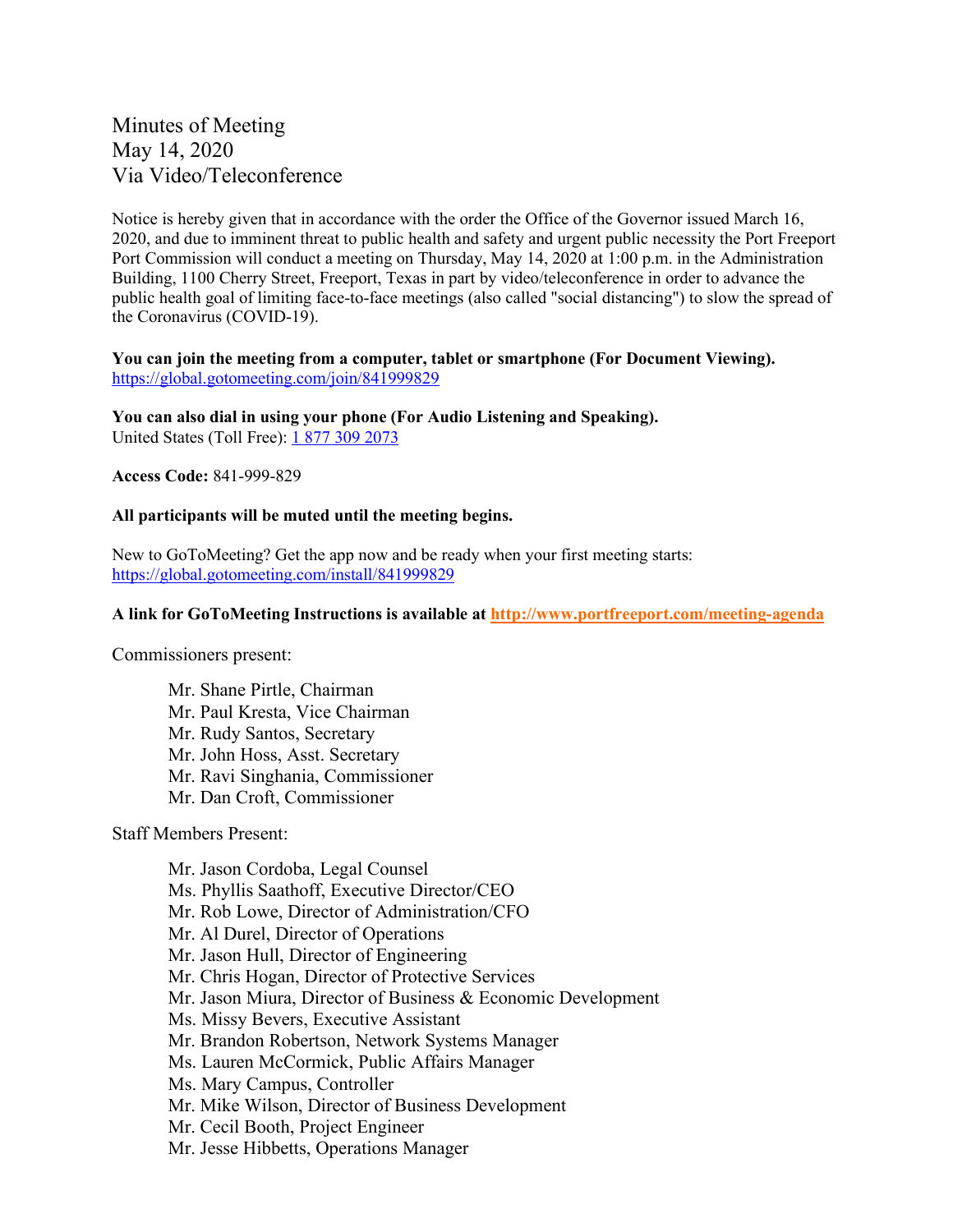Also, present via teleconference:

Mr. Gary Basinger, The Alliance Mr. Bobby Fuller, Texas Port Ministry Mr. Kalvin Spells, Sunstates Security Mr. Drew Masterson, Masterson Advisors Ms. Jackie Ming, Weeks Marine Mr. Will Wachel, WSP Mr. Bruce Reed, P66 Mr. Marcelo Moacyr, BGE Mr. Bob Arroyave, BGE Mr. Bob Mosher, Fugro Mr. Rob Giesecke

Commissioner Pirtle stated the following information…

Today's date is May 14, 2020, and the time is 1:00 p.m. This is the regular meeting of the Commissioners of Port Freeport. I am Shane Pirtle, Port Commission Chairman. We are conducting this meeting by video telephone conference pursuant to Governor Abbott's order suspending certain provisions of the Texas Open Meetings Act in order to minimize the impact of the coronavirus outbreak. This meeting is being recorded as required by the Texas Open Meetings Act. Following today's meeting written minutes and this recording will be made available to the public.

With the posting of today's meeting a toll-free call in number was indicated on the agenda, along with the agenda packet. Both may be found on the Port's website [www.portfreeport.com.](http://www.portfreeport.com/) Additionally, as posted on the agenda, the public may join the meeting from a computer, tablet or smartphone. For speaking, participants must dial in by phone using the toll-free call in number.

In the event any member of the public is having any technical difficulty during the meeting, please call (979) 233-2667, press zero and someone will do the best they can to assist you. Please state you need technical assistance regarding the Port Commission Video/Teleconference Meeting.

Being considerate of all participants on this call today, we respectfully request everyone "mute" their phones unless you are speaking. This will prevent unintended disruptions from background noises.

As required by law and as a commitment to transparency we continue to include a public comment section with our meeting. If you would like to participate in the public comment section of our meeting the general guidelines and rules still apply. Those guidelines being:

- Each individual will be permitted to speak for five (5) minutes.
- Members of the public will only be permitted to speak during the posted public comment section.
- Members of the public will not be permitted to participate during agenda items.
- Commissioners cannot engage in discussion with members of the public during public comment.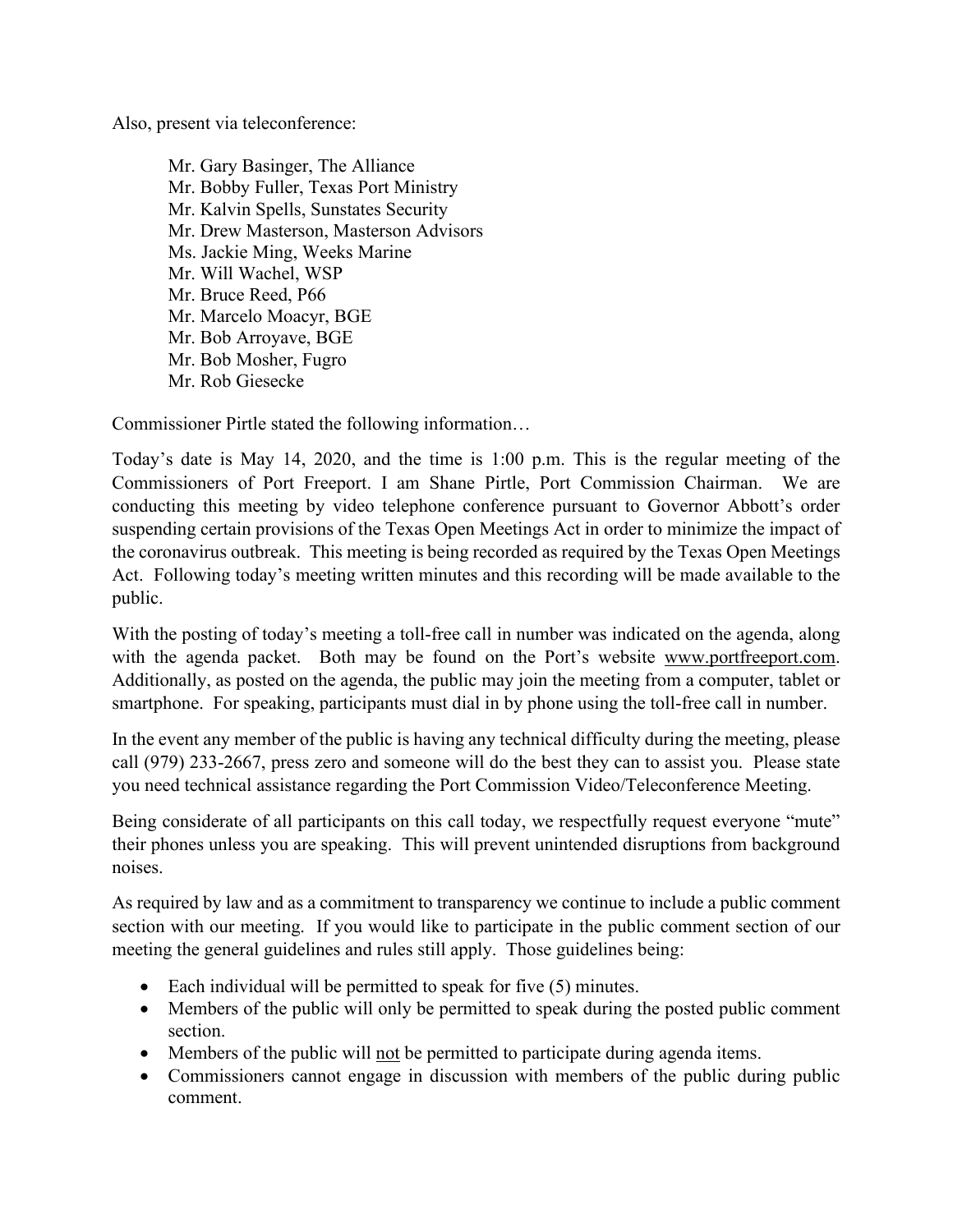Please be reminded to speak during the public comment section today, participants must join the meeting using the toll-free call in number.

An Executive Session was noticed on the published agenda. It will be announced prior to this body going into Executive Session. During Executive Session the public will not be permitted to hear the meeting, as is the case under the Texas Open Meetings Act. Following Executive Session, the board will resume the public meeting and consider the two posted agenda items before adjourning the public meeting.

A roll call will be taken to record the Commissioners, staff and legal counsel in attendance. The Commissioners, staff and legal counsel will announce their name before they speak each time. After each item on the agenda is introduced, I will call upon each commissioner individually for questions or comments and for their vote on each motion at the appropriate time.

Should a participating commissioner be temporarily disconnected, the meeting will be paused to allow time for the commissioner to rejoin the teleconference meeting.

We will now begin our meeting.

- 1. CONVENE OPEN SESSION in accordance with Texas Government Code Section 551.001, et. seq., to review and consider the following:
- 2. Invocation Mr. Bobby Fuller, Texas Port Ministry
- 3. Roll Call Commissioner Pirtle noted that Commissioners Santos, Hoss, Kresta and Singhania were present online. He also noted those present in the board room (at a safe distance) included himself, Commissioner Croft, Port's legal counsel Jason Cordoba and Phyllis Saathoff – CEO. Ms. Saathoff noted additional staff in the room including Rob Lowe - CFO, Chris Hogan – Director of Protective Services, Al Durel – Director of Operations, Mary Campus - Controller, Jason Miura – Director of Business Development, Jason Hull – Director of Engineering, Missy Bevers, Executive Assistant, Brandon Robertson – Network Systems Manager, Cecil Booth – Project Engineer, Lauren McCormick – Public Affairs Manager and Jesse Hibbetts – Operations Manager. Additional staff participating online is Mike Wilson – Director of Freight Mobility & Business Development.
- 4. Public Comment There were no public comments.
- 5. Approval of minutes from the Regular Meeting held April 23, 2020.

A motion was made by Commissioner Croft to approve the minutes as presented. The motion was seconded by Commissioner Hoss with all Commissioners present voting in favor of the motion.

6. Receive report from Executive Director/CEO and/or staff on activities and matters related to COVID-19 health safety matters, administrative affairs, financial results, facility engineering matters, operations and vessel activity, port safety matters, port security matters, Port tenant updates, USCOE, and other related port affairs.

Ms. Saathoff reported that Port operations continue to function well with no new or suspected cases reported, and staff continues to follow protective measures as recommended by the CDC. Grimaldi had a new vessel call the Port this week and at the end of May, new customer Wallenius Wilhelmsen will begin calling the Port, bringing in Buicks. The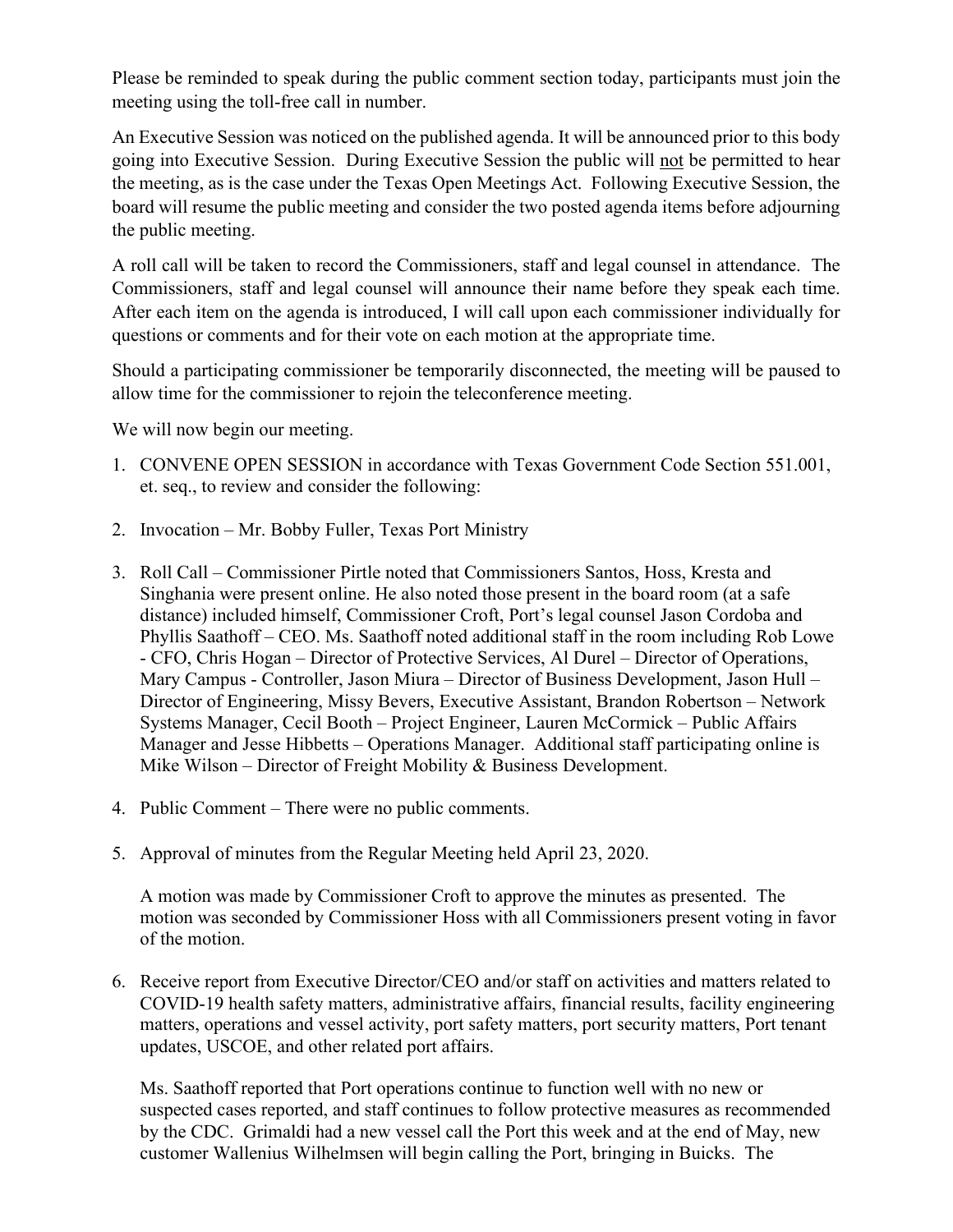Governor has recommended the re-opening of commercial offices at 25% occupancy. The Administration Building will be open, but staff will see visitors by appointment only. Staff will continue to work virtually (where plausible) through the end of the month. Ms. Saathoff stated the next Port Commission meeting is scheduled for May 28 and will be a strategic planning workshop. Commissioner Pirtle stated that he would like to defer the discussion as well as plans for future meetings at the end of the board meeting today. Ms. Saathoff noted a Pilot Commission Meeting will be held the same day to address the appointment of two deputy branch pilots as branch pilots. Commission will be receiving information from Mr. Lowe and Mr. Robertson regarding cyber security training. A bill was passed in the last legislative session requiring such training. The training is to be completed by mid-June and will be done online at your convenience. The first Vulcan train carrying aggregate arrived at the Parcel 14 site. 95 cars were moved and unloaded efficiently within 24 hours of arrival. Staff issued an emergency purchase order for the Gantry Crane transformer needed to get the crane running again without the use of the generator. Tenaris recently announced layoffs of 200 employees from their Bay City facility. Tenaris has assured Port Freeport they have no intention of closing their facility, operations will continue at reduced production levels.

7. Update regarding upcoming events, including CAP (Citizens Advisory Panel) and TACFT (Take-a-Child Fishing Tournament).

Ms. McCormick reported that in order to abide by the social distancing guidelines set forth by the CDC and to protect the health and safety of our community, staff recommends the June 9 CAP meeting be rescheduled to a later date. The  $20<sup>th</sup>$  Annual TACFT will be held virtually through the month of June. The event will allow participants to fish at a time and location of their choice. Participants will register online for the tournament and submit a photo or short video of themselves and their catches for a chance to win a top prize through a random drawing as well as 20 other participation prizes. The entry fee is waived for the tournament however the Brazoria County Dream Center will receive a donation of 10 canned goods for each registered participant. Ms. McCormick shared a preview of the webpage created for the tournament and the registration process.

8. Approval of a Professional Services Agreement with HDR, Inc. for testing, design and permitting of Reaches 1 and 4.

This item was tabled.

9. Approval of a Resolution authorizing execution of Project Partnership Agreement between The Department of the Army and Port Freeport relating to the Freeport Harbor Channel Improvement Section 204 Project.

Ms. Saathoff stated that staff received word the PPA has been transmitted to Division for review and approval however, there was one item within the document that counsel felt was considered a substantial deviation. A concurrent review has been initiated at Headquarters and requires a two-week notification period. The review is required because the Port executed an MOU with the U.S. Army Corps of Engineers for the engineering and design work for Reaches 2 and 3. The model agreement calls for a design agreement and the Port has a different document therefore the review at HQ is required because the Port is not in conformity with the current way they want things done. Ms. Saathoff also noted that because the MOU's are really not the preferred document now, the Port's MOU requests for Reaches 1 and 4 will not be approved. Engineering and design for Reaches 1 and 4 will be initiated after the PPA is signed. Staff anticipates the PPA will be signed mid-June and therefore asks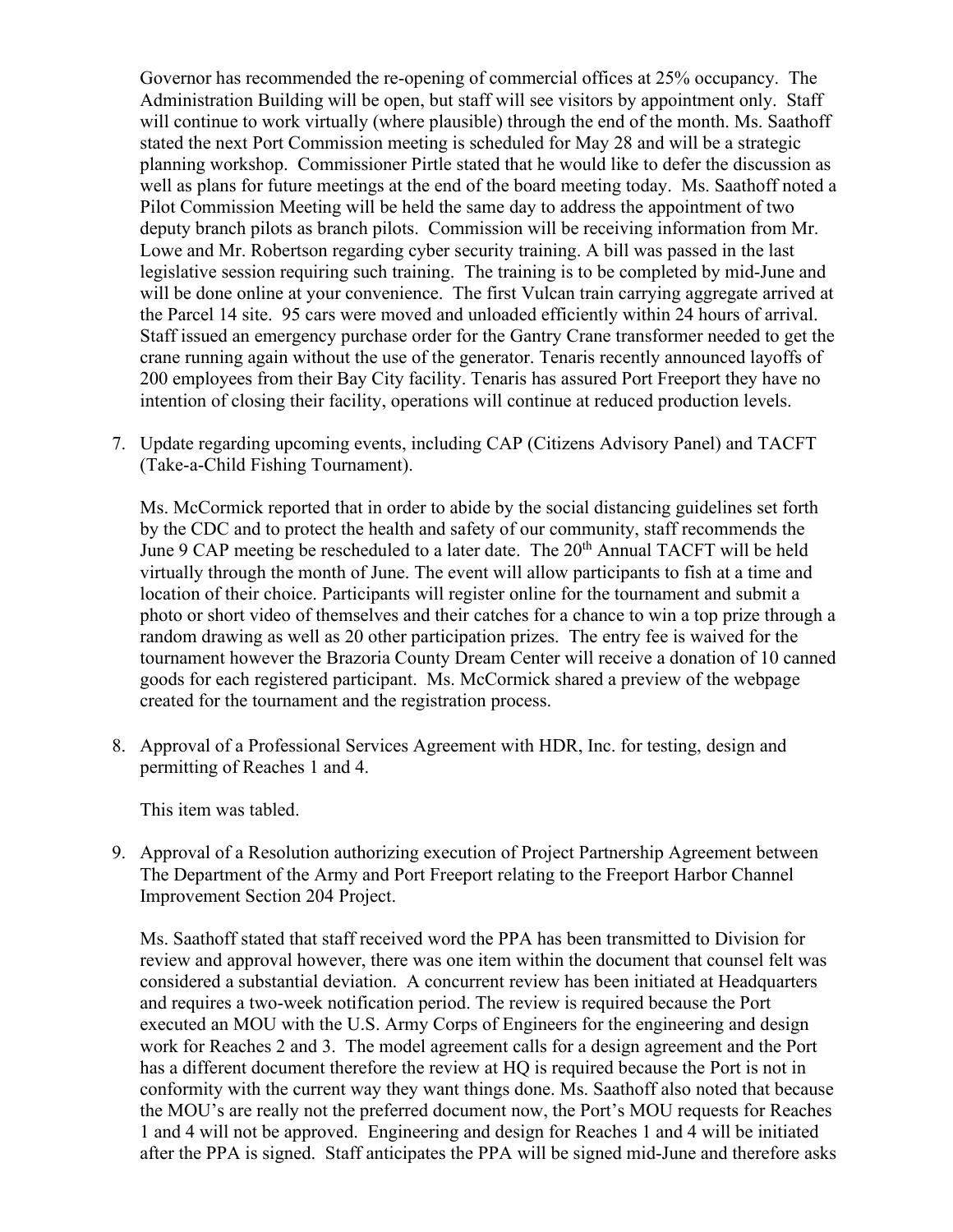the Board to consider approving this resolution and authorize the CEO to execute the document once it's received.

A motion was made by Commissioner Croft to approve the resolution. The motion was seconded by Commissioner Singhania with all Commissioners present voting in favor of the motion.

### 10. Approval of an Electrical Easement with CenterPoint Energy.

Mr. Hull stated that CenterPoint Energy is requesting an electrical easement for the purpose of installing electrical wires needed to alleviate capacity issues for the Freeport, Lake Jackson and Brazosport substations. It will create better electrical reliability in the area with new infrastructure, reducing the length of existing feeders and contingency switching opportunities. Mr. Hull shared a google earth image showing the existing substation as well as the proposed electrical easement. Additionally, he shared another graphic indicating the area for the easement. He further stated that CenterPoint will be installing new electrical gear on their property and installing overhead wires through the area indicated on the map shown. Staff recommends approval of this electrical easement. Commissioner Santos stated this was discussed and reviewed in the Strategic Planning Advisory Committee and recommends approval. Commissioner Singhania inquired whether the Port would receive any money for this. Mr. Hull stated it is not a sale of property. Mr. Cordoba added the Port is not receiving any compensation for the easement nor is the Port giving them fee title for the property, we are just giving CP rights to use it. Commissioner Hoss asked what the life of the easement is. Mr. Hull referenced item number 7 in the document that states, "This easement shall remain in force and effect so long as Grantee, its successors, or assigns, maintains fee simple ownership of that certain 43.932-acre tract of land conveyed to Grantee by General Warranty Deed." He also stated this language matches the reverter language in the 2013 easement previously granted. Commissioner Hoss stated he would like to see a clause in the document and in future documents stating if CP doesn't utilize the land, it reverts back to the Port.

After additional discussion, a motion was made by Commissioner Santos to approve the easement as staff recommends. The motion was seconded by Commissioner Kresta; however, the vote died due to lack of majority vote.

A motion was then made by Commissioner Singhania to approve the easement with reverter language, as discussed, included in the document. The motion was seconded by Commissioner Hoss will all Commissioners present voting in favor of the motion.

11. Approval of an extension to the Security Service Agreement with Sunstates Security, LLC for a term of two years.

Mr. Hogan stated that Sunstates has been providing security for the Port since October 2013. The current contract was signed in June 2017 and included a three-year contract with a twoyear option for extension. At any time during the contract, the Port can terminate with a 60 day written notice. Staff is seeking approval to execute the two-year extension which would continue Sunstate's services through May 31, 2022. Legal Counsel has reviewed this document and the District Director with Sunstates is available for any questions. Commissioner Kresta inquired about the language in Item 4C stating the contract should be reviewed annually. Mr. Hogan agreed that it can be reviewed at any time. Commissioner Kresta asked for clarification on 4C regarding the CPI increase. Mr. Hogan stated there is a 2% increase every year of the contract for cost of living; however, staff is just seeking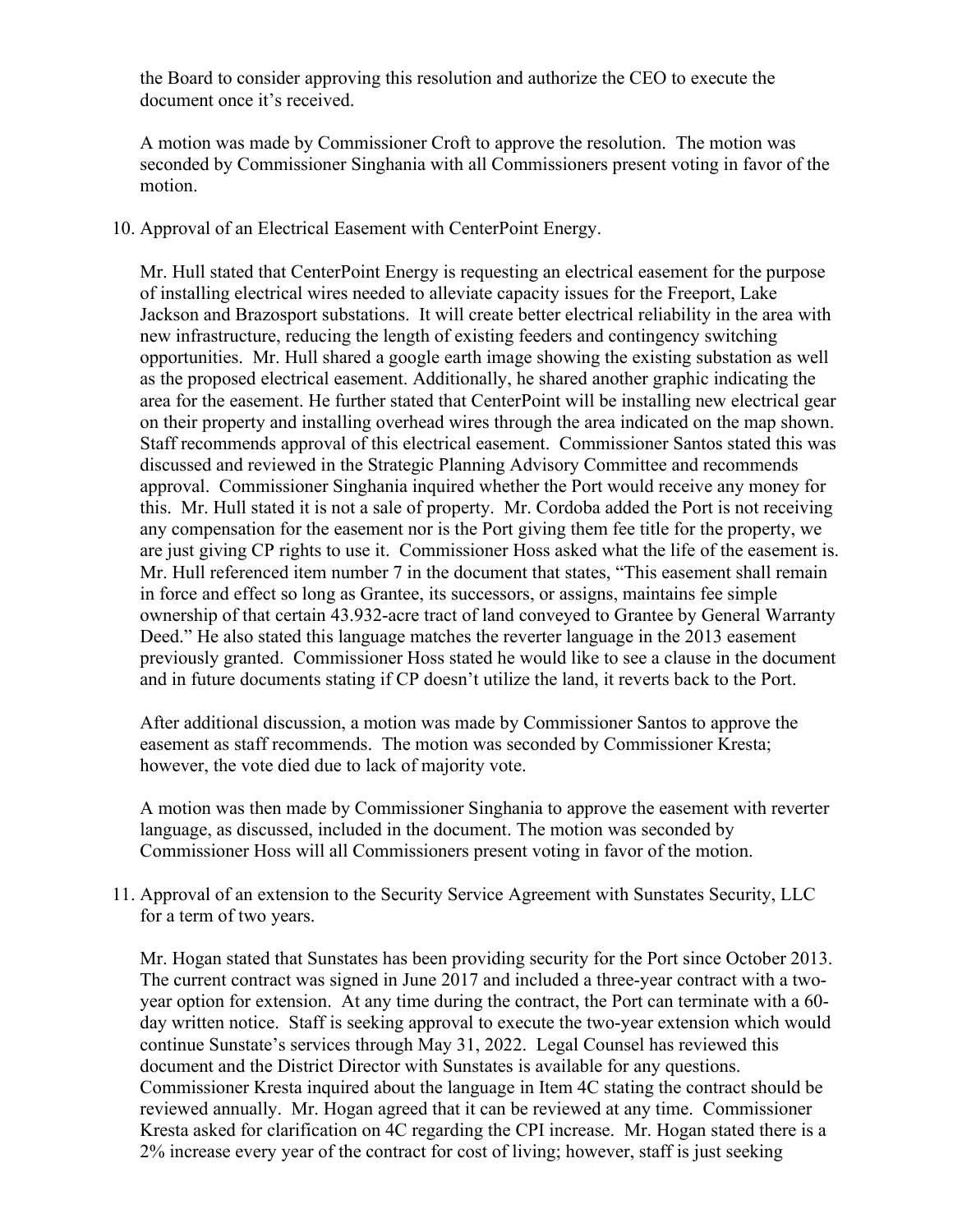approval to extend the current three-year contract for an additional two years which does not affect the rate the Port pays. Commissioner Hoss agreed with Commissioner Kresta that 4.C.i. clearly states that "at the end of a 52-week period, Client and Sunstates agree to review the Contract price" and asked if this has occurred. Mr. Hogan stated this discussion has occurred every year with the District Director and has remained at 2% with no request for an increase. After additional discussion, Commissioner Kresta requested the language in the contract be revised for clarification. Mr. Cordoba stated he will propose alternate language for Board approval.

This item was tabled.

12. Approval to increase Purchase Order to CBRE, Inc. in the amount of \$150,000.00 for a total amount of \$250,000.00.

Ms. Saathoff stated the Port previously approved and signed two purchase orders for appraisal services with CBRE and Bolton, Baer & White to appraise properties in the East End. Purchase orders of \$100,00 were authorized to each entity. Before Bolton was able to commence work, a situation occurred, and they were not able to perform their share of the appraisal work. CBRE was asked to pick up the balance of the work, therefore, their purchase order needs to be increased to reflect the additional work, and Bolton's needs to be cancelled. Staff is requesting an increase to the CBRE purchase order in the amount of \$150,000. This amount will include additional professional services related to expert witness services and appraisals. Staff recommends approval. Commissioner Singhania asked if the services should be separated in order to document expenses for both services. Ms. Saathoff stated she would ask the Board to authorize an increase to CBRE's current purchase order of \$90,000 and issue a separate purchase order to CBRE for the expert witness fees in the amount of \$60,000.

A motion was made by Commissioner Hoss to approve the increase with the financial split as requested by Commissioner Singhania. The motion was seconded by Commissioner Singhania and modified to state staff increase purchase order with CBRE to \$90,000 for appraisals and issue a second purchase order to CBRE for expert witness services as needed for \$60,000 and cancel the purchase order with Bolton, Baer & White for \$1000,000. All Commissioners present voted in favor of the motion.

13. Approval of a Purchase Contract for property located at 421 E. Broad Street.

Mr. Lowe stated this property owner has agreed to an offer sent to them through McFarland PLLC in the amount of \$50,232 for property located at 421 E. Broad Street in Freeport. Staff recommends approval of this purchase contract.

A motion was made by Commissioner Croft to approve the purchase contract. The motion was seconded by Commissioner Hoss with all Commissioners present voting in favor of the motion.

14. Discuss and consider granting authority to Executive Director/CEO Phyllis Saathoff to execute any and all documents necessary and required by Stewart Title for the purchase/exchange of the following properties:

230 E. 6<sup>th</sup> Street, Freeport, TX (East End Property) and 106 S. Avenue B, Freeport, TX (Avenue B Property)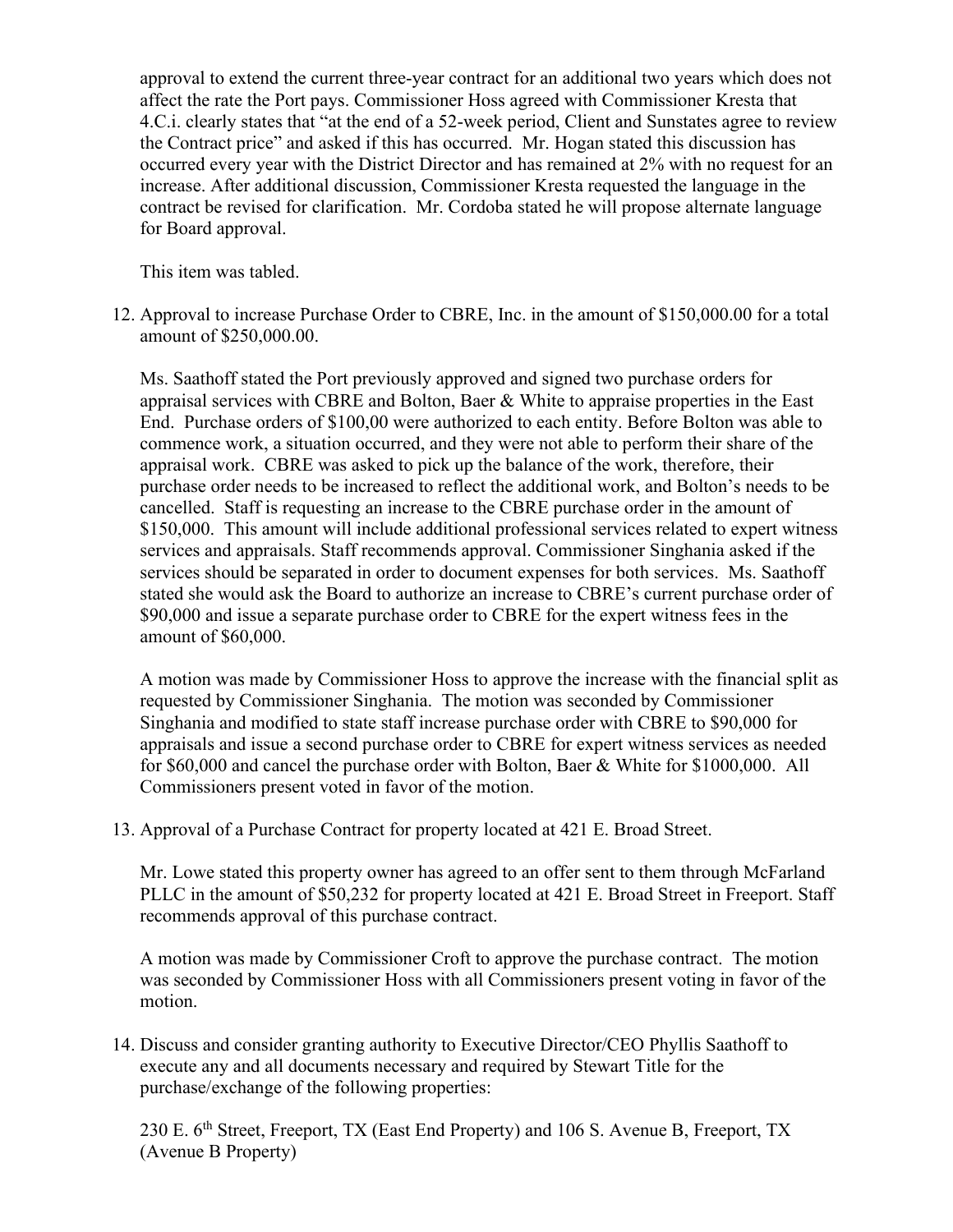510 E. Broad Street, Freeport, TX (East End Property) and 510 W. 1<sup>st</sup> Street, Freeport, TX  $(W. 1<sup>st</sup> Property)$ 

Mr. Lowe stated the property owners at 230 E.  $6<sup>th</sup>$  are interested in an exchange for property at 106 S. Avenue B. The current property has two structures on it however only one new house will be constructed at the new lot in the amount of \$160,000. Additionally, the owners are requesting \$2,500 for fence allowance. Staff recommends approval of this swap transaction.

A motion was made by Commissioner Hoss to approve the transaction and grant authority to CEO to execute all documents necessary. The motion was seconded by Commissioner Croft with all Commissioners present voting in favor of the motion.

Mr. Lowe stated the property at 510 E. Broad Street is also an exchange. The current property includes a house and four lots. This transaction includes \$81,250 plus a lot owned by Port Freeport at 510 W. 1<sup>st</sup> Street. Staff recommends approval of this swap transaction.

A motion was made by Commissioner Croft to approve the transaction and grant authority to CEO to execute all documents necessary. The motion was seconded by Commissioner Hoss with all Commissioners present voting in favor of the motion.

15. Discussion regarding the state of the economy and impacts to the FY 2020 Budget, Cash Flow Forecast, Capital Project Financing and Debt Capacity.

Mr. Lowe started his update by stating the Port has had a fantastic first half which preceded the economic downturn, and the update today is intended to give information on what's going on with the Port and what is forecasted to end the fiscal year for 2020. Overall on the revenue side of things, staff projects revenue will come in just under than the original budget. Some areas with existing customers have had reductions in income but staff has worked to bring in new business, spot business and project business as well as existing customers who have expanded their activity so overall, revenues through September 30 with current information should be recently close to plan. For expenses, wages and benefits and depreciation make up about two thirds of the expenses. With the addition of business insurance, utilities and required service contracts that provide services critical to the Port, there isn't a lot of discretionary items. Staff has identified nearly a million dollars in expenses to remove from this year's plan vs. budget. Vacancies will remain open for the remainder of the fiscal year. The feasibility study will be postponed. Commercial events, technical training, sales promotions, advertising and general travel will also be postponed. The recently approved security enhancements will be an added expanse and partially offset the identified savings. This will put the Port just under \$19.2 million in total operating expenses which is about \$800,000 less than the original budget. When combined with revenues (right now), staff projects the operating income would be \$16.7 million for FY 2020. This would be reinvested with the earnings rolled into supporting the infrastructure projects and the cash flow needs of the Port as we move forward over the next year. Commissioner Singhania inquired about the cost of the underwater berth inspection. Mr. Lowe stated this budget item is \$150,000 however the Port does not have the settlement at this time to know where it will actually come in. Moving on to projected cash flow, Mr. Lowe stated the total cash and investments shows \$192 million and noted this number includes the bond offerings from 2019. The port received \$35 million worth of proceeds from the GO Bond in June and an additional \$80 million worth of proceeds from revenue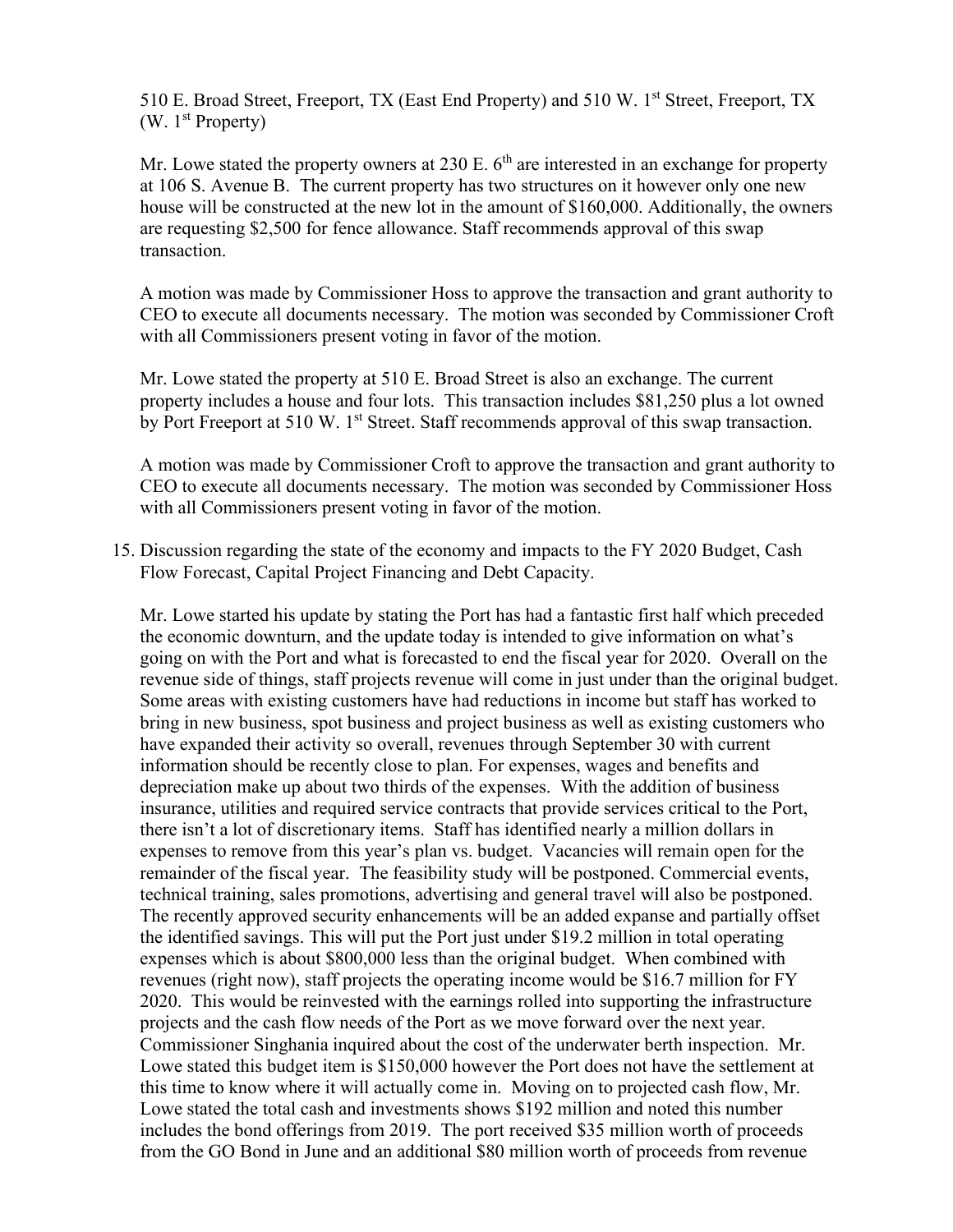bonds (Series A&B) issued in December. The \$16.6M debt service reserves required that are restricted to the balance sheet and the separate cash flow statement for the FHCIP as well as remnant from the 2018 revenue bond funds are removed from this analysis, which then starts the funds available for projects at \$138.8 million. Mr. Lowe noted his projections are through January 2021 because that is when he foresees having to go back to the marketplace for the next revenue bond issuance. For the remainder of this fiscal year and into the beginning of next fiscal year through January 2021, the Port will continue to receive portions of the M&O tax receipts along with Operating income before depreciation, then current debt service payments of \$13.5 million and \$112 million worth of projects payments which include levee stabilization, Berth 8, Parcel 14 and other items behind Berth 8. This puts the Port at \$25.7 million January 31, 2021. He also noted there are approximately \$18 million in project payments scheduled in February. The current cash flow projections would require an additional \$40-\$45 million in revenue bond issuances. Following this projection, Mr. Lowe shows the schedule following the remaining M&O taxes, operating income before depreciation and the projects payments. Mr. Lowe noted the payments are significantly less than in prior years with the largest item being the pilings which are scheduled to come in over 2-3 shipments and call for large payments up front. Ultimately, adding the regular operating income will leave \$26.8 million at the end of FY 2022. Commissioner Hoss expressed his concerns on the economic storm about to hit, projected numbers for unemployment rates, the Port's cash flow coming, and as a Commissioner, it is one of his duties to be looking out after the taxpayer and the organization and feels a discussion is needed on where the Port is going, especially over the next 18 months. Ms. Saathoff stated the purpose of the presentation is to discuss where the Port is at right now, what staff is forecasting through the balance of the fiscal year, where cuts can be made in costs, to give an update on current cash flows and when the timing of next bond issue will be necessary. Staff faces a lot of work in the coming months to continue to monitor and understand what's happing in the economy, and as the budgeting process moves forward and the final appraised values are received from the appraisal district, further discussion regarding the tax rate and valuations will be needed. Additionally, further conversations will be needed about what the state legislature did to local taxing entities in their ability to adjust their tax rates. Staff is monitoring and will be providing more information to better summarize what happened with Senate Bill 2 that was passed by the legislature, so everyone understands what is taking a place and rushed decisions are not made. Commissioner Hoss agrees but feels if staff waits until July to see what happens, we could be in serious trouble by then cash flow wise and as responsible elected officials, should be taking a strong look at the appraisal situation. Ms. Saathoff inquired if the Board would be interested in adopting a resolution, that is sent to the Governor, encouraging his consideration in light of what's happening, and freeze property values on the prior rolls at the 2019 appraised evaluations. The Commission agreed to draft a resolution and after discussing further, agreed to hold a special meeting to approve the resolution Tuesday, May 19 at 1:00 p.m. With regard to the FHCIP cash flow, Mr. Lowe references a table to show the Port's portion and the Corps portion. The Port received \$35 million in bonds June 2019 with the Port's portion of the 2020 and 2021 project totals coming in just under at \$34.9 million. Staff feels confident there is enough bond coverage for the next two years and would manage 2022-2024 capital needs in conjunction with Masterson Advisors, and M&O tax rate, then go back to the market for the additional bond offering of \$83.4 million over the course of three years, in a manner that allows the Port to maintain its commitment on the tax rate. Finally, Mr. Lowe discussed the revenue bonds debt projections showing \$15 million worth of operating income. The coverages levels indicate what the level is for the outstanding senior liens but with the capital lease, it brings it to 1.71. Mr. Lowe had the Masterson team model it with an additional \$1 million decrease and \$2 million decrease. Historically, the Port has tried to remain above 1.50 for better ratings and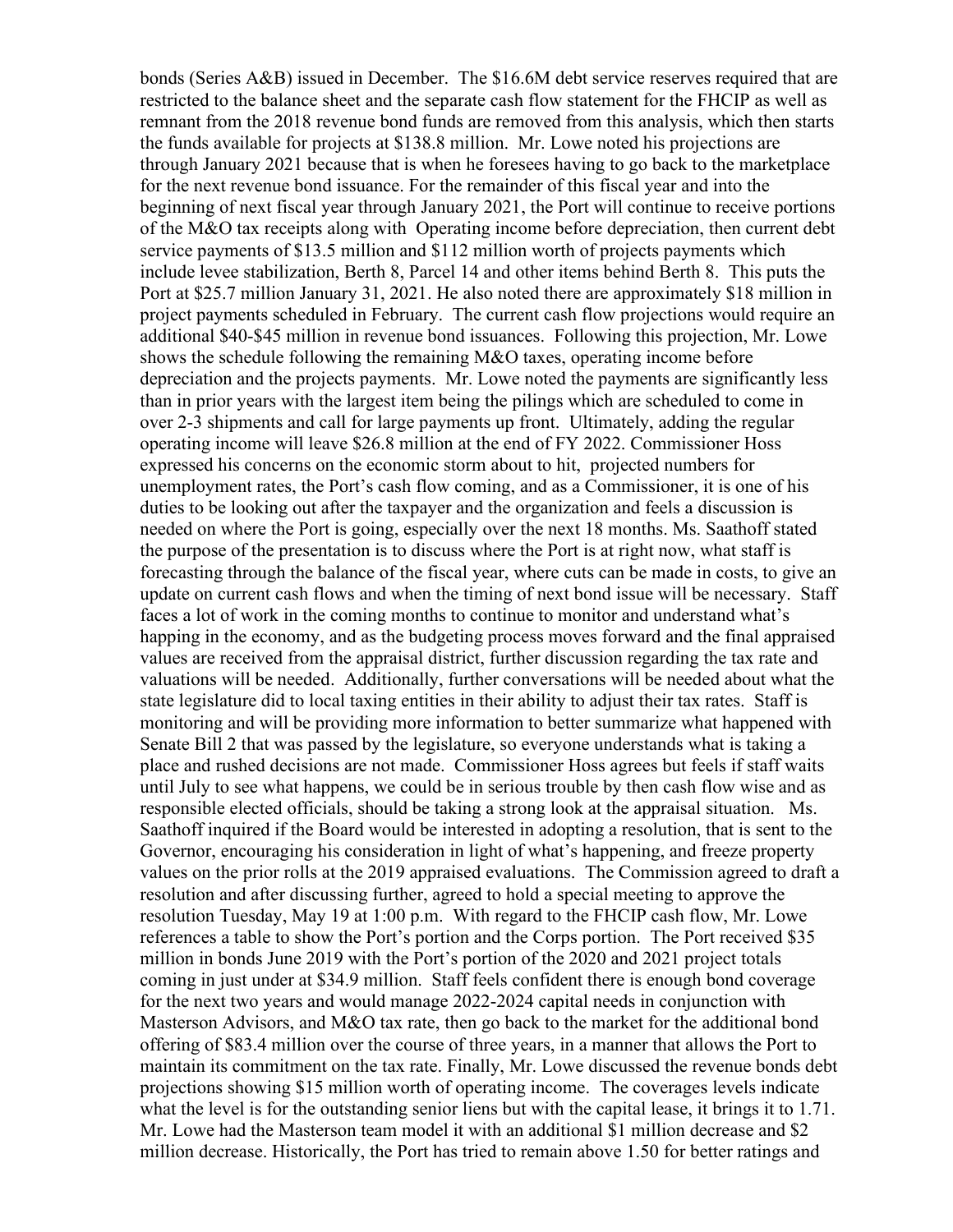more favorable interest in the market. Even at \$12 million, the Port remains at 1.53. He added there is always flexibility and what the exact needs will be, but this gives an idea what the Port's borrowing ability should be based on current economic conditions. Staff will continue to monitor but with the information today, the Port still has ample ability to borrow \$45 million next January when the model indicate and would be based on operating income results of the FY 2020 and 2019. Mr. Masterson spoke to the current rates regarding bonds stating that based on secondary market trades, expect rates to be in the low 4s.

- 16. EXECUTIVE SESSION in accordance with Subchapter D of the Open Meetings Act, Texas Government Code Section 551.001, et. seq., to review and consider the following:
	- A. Under authority of Section 551.071 (Consultation with Attorney) for discussion regarding:
		- 1. Consultation with attorney regarding legal matters arising out of Reimbursement Agreement between Port Freeport, Brazoria County and Fort Bend County.
		- 2. Consultation with attorney and discussion regarding Special District Local Laws Code Title 5 Transportation, Subtitle A Navigation District and Port Authorities, Chapter 5002 Subchapter A.
	- B. Under authority of Section 551.072 (Deliberation Concerning Real Property Matters) for discussion regarding:
		- 1. Discussion regarding the potential exchange, lease, or value of real property located in Freeport, Texas, including but not limited to the are known as the East End of Freeport and bordered by or adjacent to the following streets: FM1495; East 2<sup>nd</sup> Street; Terminal Street and East 8<sup>th</sup> Street in Freeport, Texas.
		- 2. The potential purchase, exchange, lease or value of real property located at Port Freeport, including but not limited to the real property located at and contiguous to Berths 1, 2, 5 and 7.
		- 3. The potential exchange, lease, or value of real property located at Port Freeport, including but not limited to Parcels 6, 7, 14 and 30.
	- C. Under authority of Section 551.076 (Deliberation of Security Matters) for discussion regarding:
		- 1. Discussion regarding issues related to the deployment, or specific occasions for implementation of security personnel or devices or security audit and services.
	- D. Under authority of Section 551.074 (Deliberation of Personnel Matters) for discussion regarding:
		- 1. Discussion regarding the appointment, employment, evaluation, reassignment, duties of a public officer or employee, including but not limited to: Executive Director/CEO.
- 17. RECONVENE OPEN SESSION to review and consider the following:
- 18. Approval of budget increase for 24/7 Communications Center coverage and additional security at Gate 4.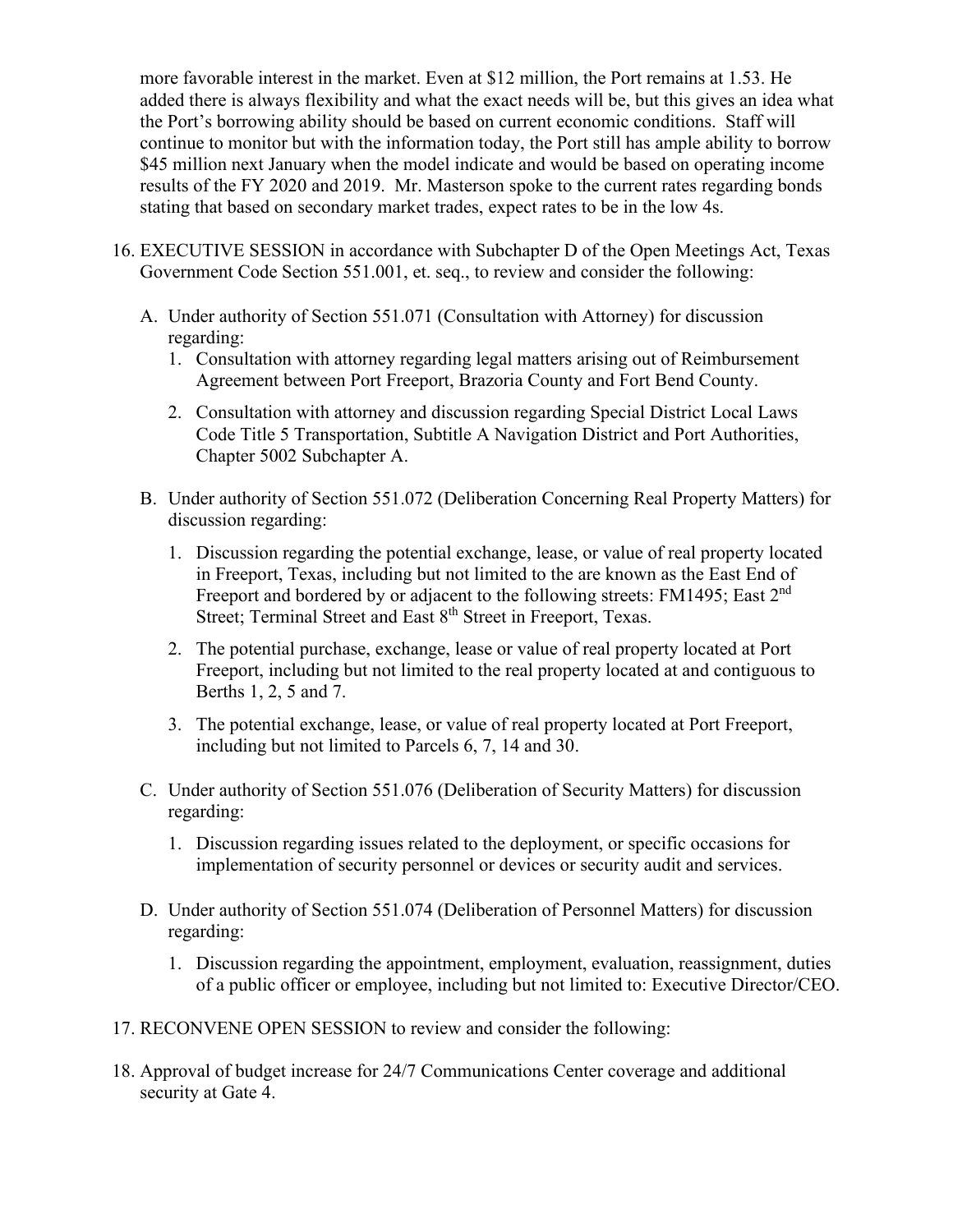Mr. Hogan stated that staff is requesting a budget adjustment to the current FY 2020 budget through the end of September 30, 2020. Adjustments include \$14,000 to add 16 hours of coverage per week on the weekends in the EOC Communications Center and \$19,000 to add an additional security officer at Gate 4 during the day, Monday-Friday. Moving into FY 2021, the impact to the budget would be an additional \$37,000 for the EOC Comm Center and \$46,0000 for Gate 4. After a lengthy discussion clarifying numbers, staff recommended approval of the budget increase.

A motion was made by Commissioner Hoss to approve the budget increase as staff recommends. The motion was seconded by Commissioner Singhania with all Commissioners present voting in favor of the motion.

19. Discuss and consider advance funding to the Brazoria-Fort Bend Rail District and a potential FOURTH Amendment to Reimbursement Agreement between Port Freeport, Brazoria County and Fort Bend County.

This item was tabled.

At this time, Ms. Saathoff noted that Mr. Hull was able to get a revised CenterPoint document with the revised reverter language included, as requested by the Board. The new language states the following, *"In the event Grantee ceases to use the Easement Area herein granted for the purposes stated herein and the Easement Area remains unused or deenergized for an uninterrupted period of not less than twenty-four (24) consecutive months, then upon Grantee's receipt of Grantor's written request by Grantor, the Grantee agrees to seek the approval of a Public Utility Commission of Texas, hereinafter referred to as" PUCT", and the Electric Reliability Council of Texas, hereinafter referred to as "ERCOT", to cease use of the Facilities. Upon Grantee's receipt of all necessary documented approvals from the PUCT, ERCOT, and any other necessary local, state and federal agencies, Grantee agrees to remove its Facilities located therein and release its rights to said Easement Area and terminate this easement in a written instrument and file said written instrument of public record."*

20. Adjourn.

 $\overline{a}$ 

With no further business before the Commission, the meeting adjourned at \_\_\_\_\_\_ PM.

Shane Pirtle, Chairman Paul Kresta, Vice Chairman

 $\overline{a}$ 

Rudy Santos, Secretary John Hoss, Asst. Secretary

Ravi K. Singhania, Commissioner Dan Croft, Commissioner

 $\overline{a}$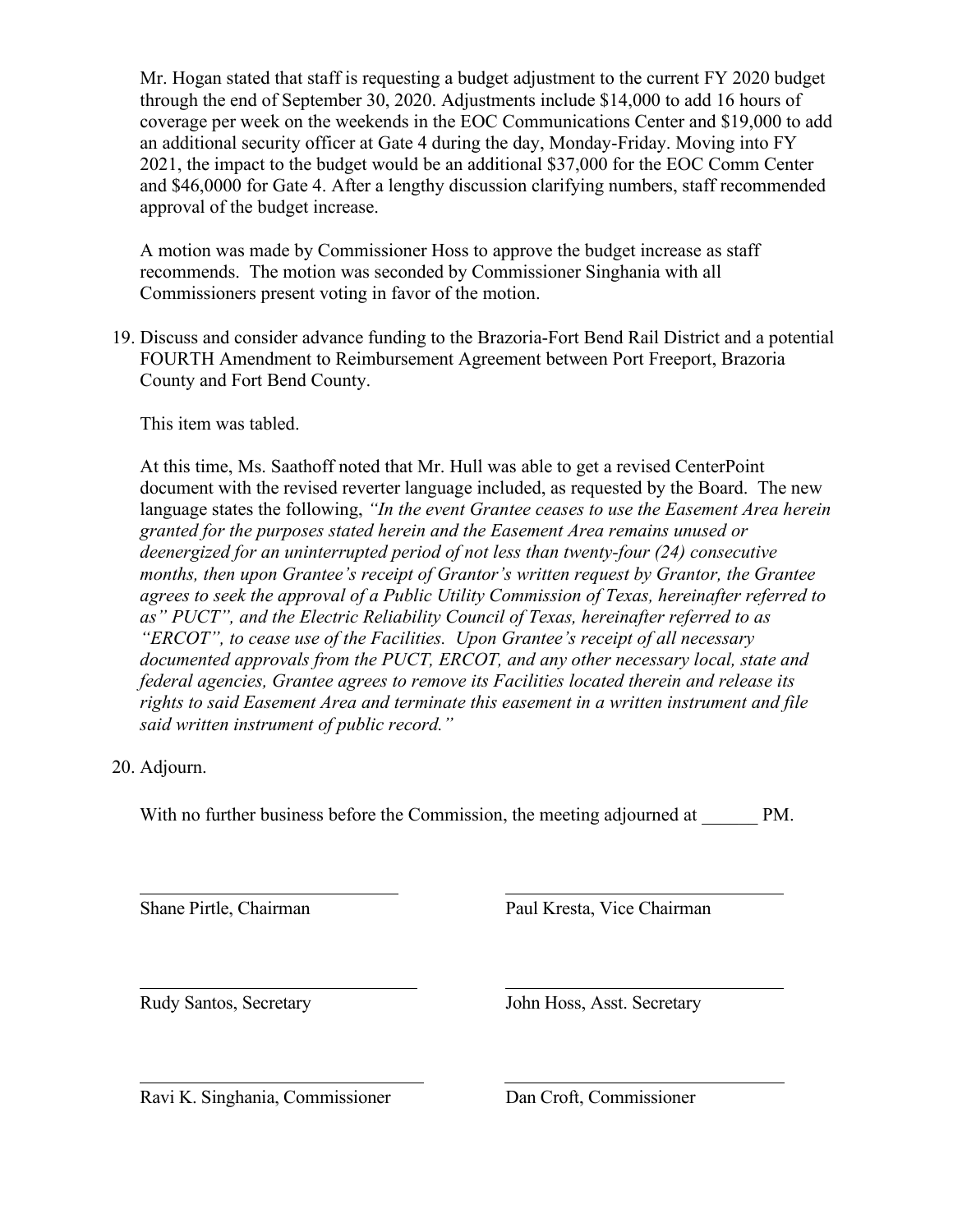# Minutes of Meeting May 19, 2020 Via Video/Teleconference

Notice is hereby given that in accordance with the order the Office of the Governor issued March 16, 2020, and due to imminent threat to public health and safety and urgent public necessity the Port Freeport Port Commission will conduct a meeting on Tuesday, May 19, 2020 at 1:00 p.m. in the Administration Building, 1100 Cherry Street, Freeport, Texas in part by video/teleconference in order to advance the public health goal of limiting face-to-face meetings (also called "social distancing") to slow the spread of the Coronavirus (COVID-19).

### **Please join the meeting from a computer, tablet or smartphone.**

<https://global.gotomeeting.com/join/566626557>

### **You can also dial in using your phone.**

United States (Toll Free): [1 866 899 4679](tel:+18668994679,,566626557)

**Access Code:** 566-626-557

### **All participants will be muted until the meeting begins.**

New to GoToMeeting? Get the app now and be ready when your first meeting starts: <https://global.gotomeeting.com/install/566626557>

### **A link for GoToMeeting Instructions is available at<http://www.portfreeport.com/meeting-agenda>**

Commissioners present via teleconference:

Mr. Shane Pirtle, Chairman Mr. Paul Kresta, Vice Chairman Mr. Rudy Santos, Secretary Mr. John Hoss, Asst. Secretary Mr. Ravi K. Singhania, Commissioner Mr. Dan Croft, Commissioner

Staff Members Present:

Mr. Jason Cordoba, Legal Counsel Ms. Phyllis Saathoff, Executive Director/CEO Mr. Rob Lowe, Director of Administration/CFO Mr. Al Durel, Director of Operations Ms. Missy Bevers, Executive Assistant Mr. Brandon Robertson, Network Systems Manager Ms. Lauren McCormick, Public Affairs Manager Ms. Marilyn Miller, Public Affairs Assistant

Also, present via teleconference:

Mr. Quentin Stubbs, NOAA Mr. Joe Smith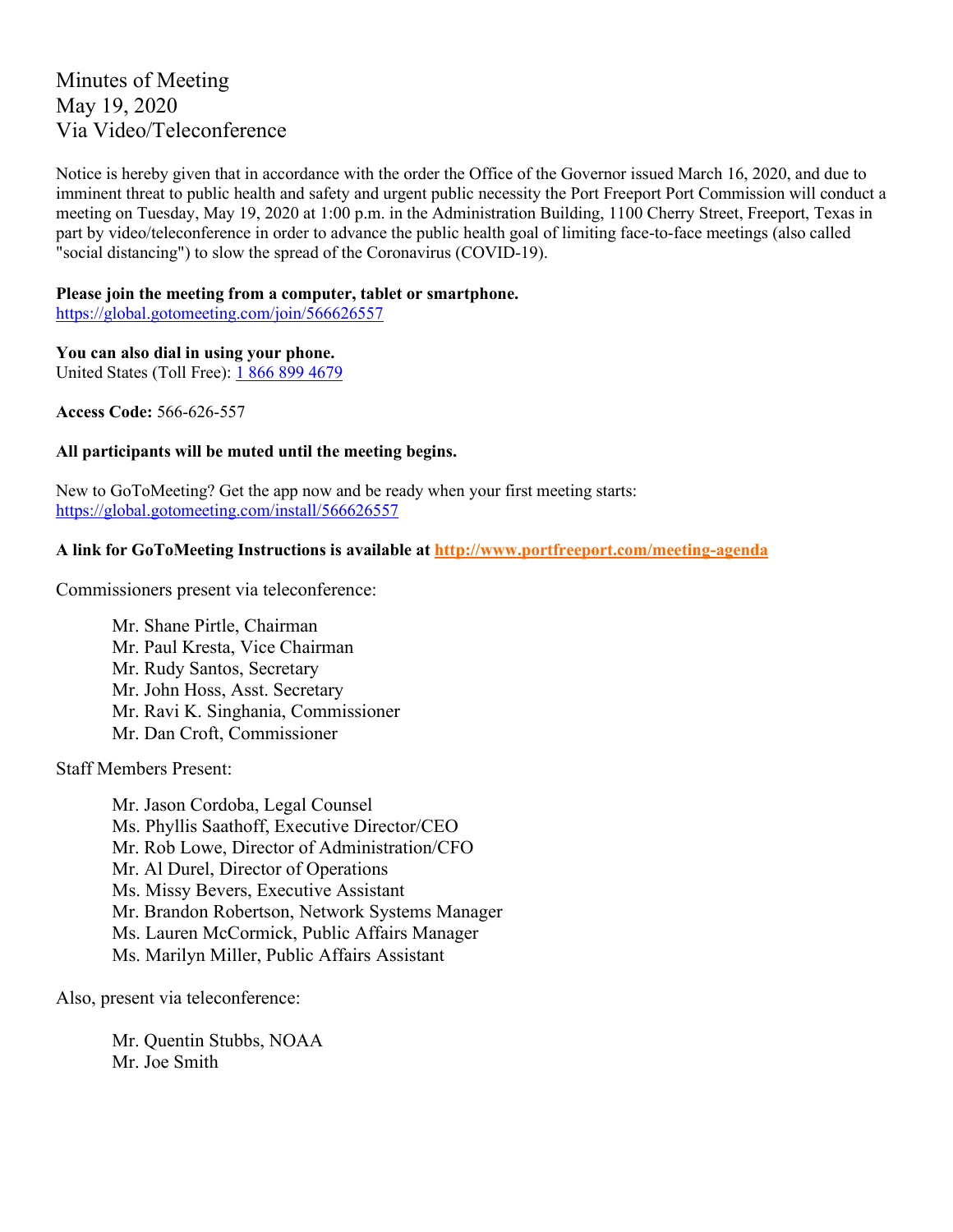Commissioner Pirtle stated the following information…

Today's date is May 19, 2020, and the time is 1:00 p.m. This is a special meeting of the Commissioners of Port Freeport. I am Shane Pirtle, Port Commission Chairman. We are conducting this meeting by video/telephone conference pursuant to Governor Abbott's order suspending certain provisions of the Texas Open Meetings Act in order to minimize the impact of the coronavirus outbreak. This meeting is being recorded as required by the Texas Open Meetings Act. Following today's meeting written minutes and this recording will be made available to the public.

With the posting of today's meeting a toll-free call in number was indicated on the agenda, along with the agenda packet. Both may be found on the Port's website [www.portfreeport.com.](http://www.portfreeport.com/) Additionally, as posted on the agenda, the public may join the meeting from a computer, tablet or smartphone. You may also dial the toll-free call in number using your phone.

In the event any member of the public is having any technical difficulty during the meeting, please call (979) 233-2667, press zero and someone will do the best they can to assist you. Please state you need technical assistance regarding the Port Commission Video/Teleconference Meeting.

Being considerate of all participants on this call today, we respectfully request everyone "mute" their devices unless you are speaking. This will prevent unintended disruptions from background noises.

As required by law and as a commitment to transparency we continue to include a public comment section with our meeting. If you would like to participate in the public comment section of our meeting the general guidelines and rules still apply. Those guidelines being:

- Each individual will be permitted to speak for five (5) minutes.
- Members of the public will only be permitted to speak during the posted public comment section.
- Members of the public will not be permitted to participate during agenda items.
- Commissioners cannot engage in discussion with members of the public during public comment.

A roll call will be taken to record the Commissioners, staff and legal counsel in attendance. The Commissioners, staff and legal counsel will announce their name before they speak each time. After each item on the agenda is introduced, I will call upon each commissioner individually for questions or comments and for their vote on each motion at the appropriate time.

Should a participating commissioner be temporarily disconnected, the meeting will be paused to allow time for the commissioner to rejoin the teleconference meeting.

We will proceed with the agenda now.

- 1. CONVENE OPEN SESSION in accordance with Texas Government Code Section 551.001, et. seq., to review and consider the following:
- 2. Roll Call Commissioner Pirtle noted all Commissioners, including himself were present online with the exception of Commissioner Hoss, who joined the meeting late. Ms. Saathoff noted that present in the board room with her were Al Durel - Director of Operation, Rob Lowe - CFO, Missy Bevers - Executive Assistant and Brandon Robertson - Network Systems Manager.
- 3. Public Comment There were no public comments.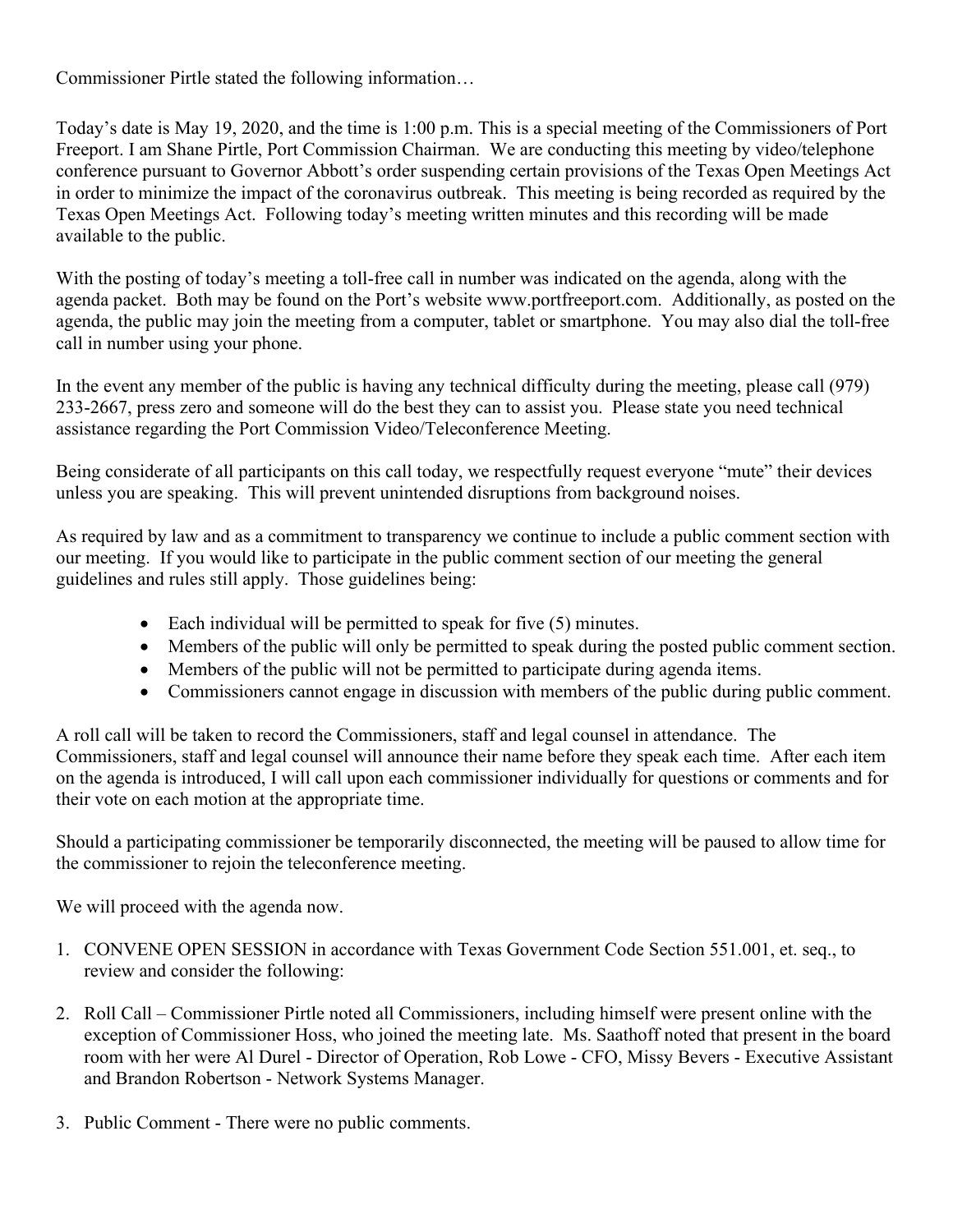4. Discuss and consider a resolution regarding the 2020 appraised values.

Commissioner Pirtle read aloud the following from the proposed resolution…

*WHEREAS, based on the foregoing, the Port supports any and all emergency action and relief the Governor may take to either provide additional exemptions to property owners, freezing the appraised value to those values issued in 2019 plus all new 2020 values added and/or any other additional action to provide real property tax relief to all Texans.* 

*NOW, THEREFORE, BE IT RESOLVED BY THE PORT COMMISSION OF PORT FREEPORT: that the Port acknowledges and recognizes the leadership the Governor has displayed in saving and protecting the lives and livelihoods of Texans during this unprecedented time; and* 

*BE IT FURTHER RESOLVED BY THE PORT COMMISSION OF PORT FREEPORT: that the Port supports the Governor in future actions that will save and protect the lives and livelihoods of Texans, including any and all emergency action and relief the Governor may take to either provide additional exemptions to property owners, freezing the appraised value to those values issued in 2019 plus all new 2020 values added and/or any other additional action to provide real property tax relief to all Texans.*

Ms. Saathoff suggested the board consider revising the wording of the resolution to further clarify to state "freezing the appraised value to those values issued in 2019 *plus all new investments added*" instead of plus all new 2020 values added.

A motion was made by Commissioner Singhania to adopt the resolution with the modified language and send same to Brazoria County elected officials as well as state legislators. The motion was seconded by Commissioner Kresta with all Commissioners present voting in favor of the motion.

5. Approval of an extension to the Security Services Agreement with Sunstates Security, LLC for a term of two years through May 31, 2022.

Commissioner Pirtle stated this agreement was discussed at the previous board meeting. Staff was asked to revise the language in item 4.C.i. of the agreement for clarification. That change has been made and the agreement is ready for approval.

A motion was made by Commissioner Kresta to approve the agreement. The motion was seconded by Commissioner Hoss with all Commissioners present voting in favor of the motion.

6. Adjourn.

With no further business before the Commission, the meeting adjourned at 1:18 PM.

Shane Pirtle, Chairman Paul Kresta, Vice Chairman

Rudy Santos, Secretary John Hoss, Asst. Secretary

L Ravi K. Singhania, Commissioner Dan Croft, Commissioner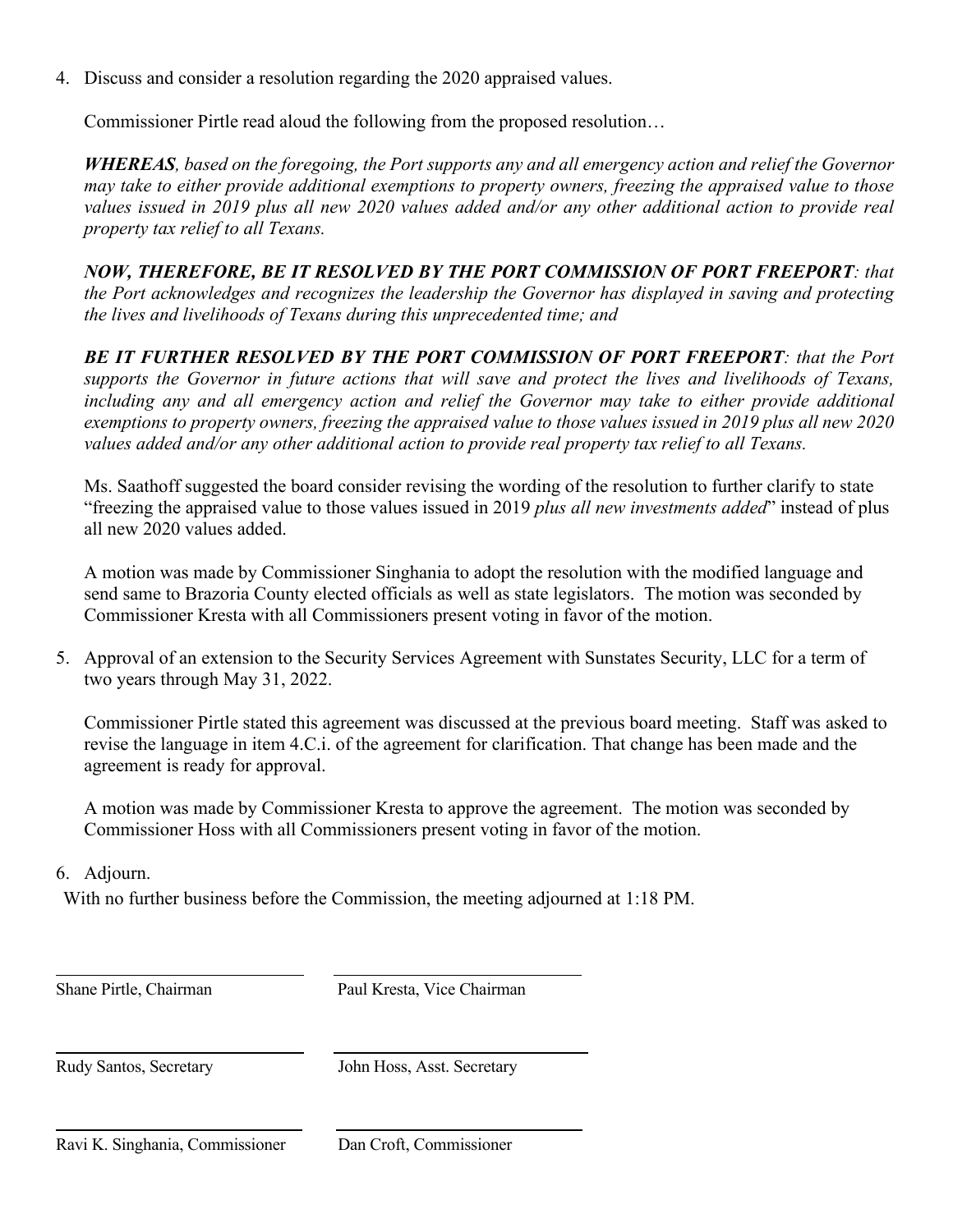

**1100 CHERRY ST. • FREEPORT, TX 77541 (979) 233-2667 • 1 (800) 362-5743 • FAX: (979) 373-0023 WWW.PORTFREEPORT.COM**

## **M E M O R A N D U M**

- **TO:** Commissioners **Directors** Legal Counsel
- **FROM:** Rob Lowe Mary Campus
- **DATE:** May 13, 2020
- **SUBJECT:** Liability Insurance

The Port's liability insurance and excess liability policies will expire 7/1/2020. The Port's broker, Arthur J Gallagher, marketed the policies and has prepared an analysis of these proposals. The market was challenging and there are some changes in the major carriers. The end result is a total premium increase of 3.82% or \$5,819 compared to the prior year.

| Auto                              | 26,829                |
|-----------------------------------|-----------------------|
| Marine General Liability          | 23,000                |
| Maritime Employers Liability      | 3,000                 |
| Bumbershoot                       | 42,600                |
| <b>Public Officials Liability</b> | 59,151                |
| Hull & Machinery                  | 3,345<br>$\mathbb{S}$ |
|                                   |                       |
| <b>Total Premium</b>              | \$158,475             |

It is staff's recommendation that you authorize Arthur J Gallagher to place the policies as recommended.

#### **PORT COMMISSION**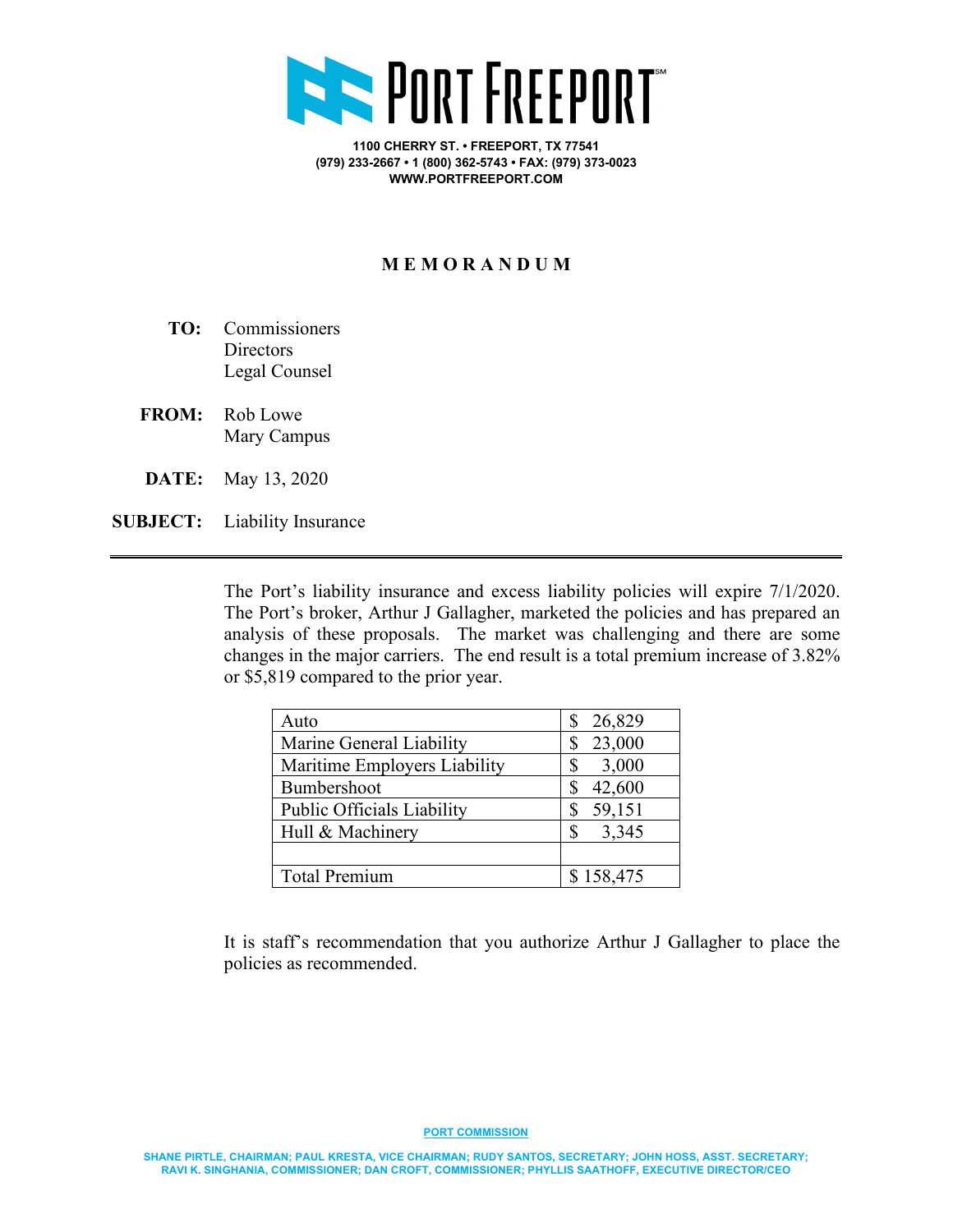# RESOLUTION APPROVING SALE OF PROPERTY HELD IN TRUST

At a regular meeting of the Port Commission of Port Freeport held at the office of Port Freeport at 1100 Cherry Street, Freeport, Texas, on the 11<sup>th</sup> day of June, 2020, among other business came on to be considered the following resolution, which, upon motion duly made and seconded, was adopted by vote of all Commissioners present:

### F I N D I N G S

1. Due and proper notice of the date, time, place and purpose of this meeting has been duly given in accordance with the provisions of the Texas Open Meetings Act, and such meeting has been conducted in accordance with said Open Meetings Act.

2. The County of Brazoria, State of Texas, has heretofore instituted tax suits and has been awarded tax judgments relative to the hereinafter described tracts and parcels of land, where, in each instance, as a result of delinquent tax sales, the high bid was less than the amount of taxes owing on each respective parcel. Each such parcel was bid off to Brazoria County for the amount of judgment against each respective parcel and each such parcel of property is held in trust due to delinquent tax foreclosure.

3. The Property Resale Committee of Brazoria County has advertised for, received, and opened sealed bids on each said parcel of property held in trust and determined that in each instance, the high bid is less than the amount of taxes owing on each respective parcel. The account number, legal description, entity holding in trust, appraised value, opening bid and amount bid for each respective parcel, are described in Exhibit "A" attached hereto.

4. The Property Resale Committee of Brazoria County has requested that Port Freeport approve the sale amount of each respective item of property as described in Exhibit "A" attached hereto, in accordance with Section 34.05 of the Property Tax Code of the State of Texas, and that Port Freeport join in the conveyances to respective high bidders to evidence Port Freeport's consent to each such sale.

# R E S O L U T I O N

NOW, THEREFORE, BE IT RESOLVED that Port Freeport hereby consents to the acceptance of the high bid as to each respective parcel as described in Exhibit "A" attached hereto and the conveyance of each respective parcel to each respective high bidder; and that Port Freeport accept its pro rata share of the proceeds; and

 BE IT FURTHER RESOLVED, that the Chairman of the Port Commission be, and he is hereby authorized to join in the conveyance to each respective high bidder of each respective parcel to evidence Port Freeport's consent to each respective sale for less than the amount of taxes owing.